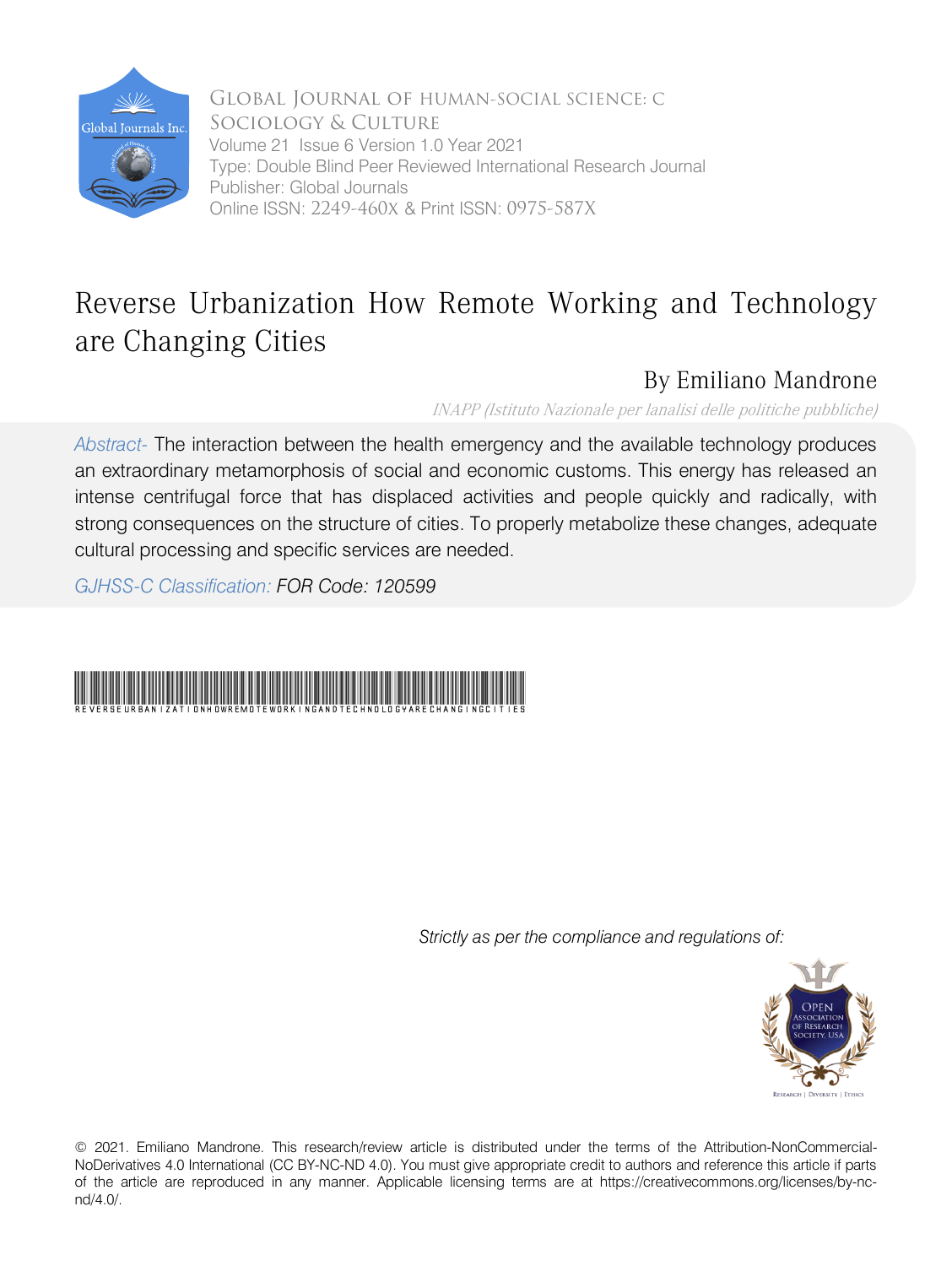Emiliano Mandrone

Abstract<sup>-</sup> The interaction between the health emergency and the available technology produces an extraordinary metamorphosis of social and economic customs. This energy has released an intense centrifugal force that has displaced activities and people quickly and radically, with strong consequences on the structure of cities. To properly metabolize these changes, adequate cultural processing and specific services are needed.

## **INTRODUCTION**

ities make an extraordinary contribution to culture and the economy, growth, and progress. They feed needs that become a demand for services ties make an extraordinary contribution to culture and the economy, growth, and progress. They feed needs that become a demand for services that, in turn, become employment: a *virtuous circle* as Lucas and Jacobs argued, a multiplier of human, social and financial capital, an environment of contamination and synthesis of new and different ideas, where needs are created and satisfied, in short, they are selfnourishing.

In 2018, a UN report estimated that 54% of the world's population lives in urban areas, and the incidence is destined to rise to 70% in 2030. However, the rapid decomposition of urban areas for the changed social customs post-Covid, makes it necessary to reconsider these projections.

When a force (demographic, financial) acts on a space, pressure is created; in our cities, this tension has taken the name of stress, traffic, competition, congestion, cost of living... Some examples:

- Parisians have only 22 square meters per person of housing, perhaps because on average they cost 10 thousand euros per meter, +248% since 2000. This created huge gentrification of the Ville *Lumiere,*  which expelled workers, employees, and families away from the city streets. As well as in London, Milan, San Francisco.
- Rome is wonderful in August! This cliché implies that with fewer people the city becomes more pleasant and livable, the infrastructure and services appear adequate, traffic and queues disappear.
- There are fewer and fewer citizens and more and more users in the center of our cities: students, workers, tourists. The imbalance should be corrected to avoid *the Venice effect:* a city without its citizens.
- The fragility of urban ecosystems is surprising: in New York, local services generate 96% of employment and so, when 1/3 closed for Covid, 500 thousand unemployed were instantly created.
- Stockholm and Berlin, to refer to the most recent cases, have a serious problem of rental housing. The supply is insufficient, and this drives up the rents, creating a strong social tension since a large part of their (high) incomes go into rent.

The Economist (2021) reflected on the hundred years of established routines gone in pieces: from the office to the school, from crowded Bus to congested traffic, from weekend queues to rows at the restaurant. That regularity – nice or ugly – is over. It takes a little adaptation to overcome the initial disorientation but now we know that it could work! Covid-19 was the detonator of a series of reorganization processes that only a few countries had already started: smart-work or teleworking has become an available option, an irreversible achievement. Yet another case of serendipity: looking for a solution to the epidemic, we have discovered new forms of provision of work performance.

The health emergency has succeeded in what so many urban planning policies have failed: rationalizing the distribution of activities and population. This decreased the pressure. But the pressure is a bit like inflation: too much overheats the system, too little turns it off. Will the low concentration of human and social capital have the same activation capacity as the city?

Will the virtual system be able to do without its physical nodes? From squares to blogs, from shopping malls to e-commerce, from universities to social networks, people connect, exchange data and things, share economic, technical, and cultural resources, discuss, and offer solutions that become innovations and fuel development. A handover is underway: will the digital environment replace the physical one as the hatching ground for progress?

The perfect storm hit the city. On the one hand, technological progress has allowed the dematerialization of a large part of the work activity, now made at a distance. On the other hand, the health emergency has made social distancing a desirable, sometimes indispensable, condition. These two trends are sustained, leading to an acceleration of the change in habits and customs, social and work.

*Author: Economist, Senior Researcher at ISTAT (Italian Statistic Office), attached at INAPP (National Institute for Analysis of Public Policies), Italy. e-mail: e.mandrone@inapp.org*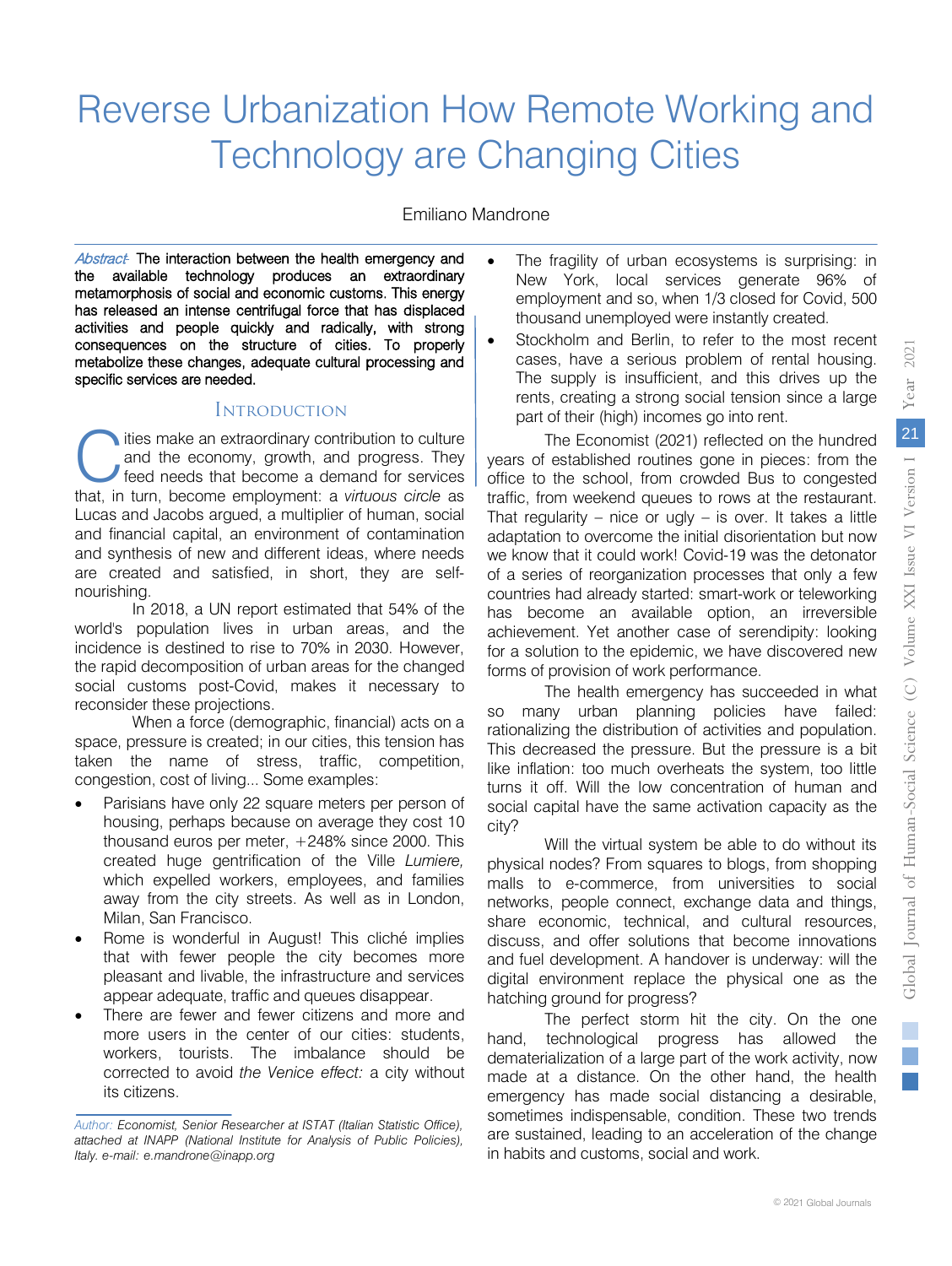The interaction between the health emergency and the technology available is producing an extraordinary metamorphosis of social and economic patterns. Suddenly, citizens are exposed to a centrifugal force that projects them away from each other: the worker from the workplace, the student from the school, the researcher from the university, the customer from the store. Technology and the pandemic conspire together against the city, understood as a "container and content", compromising its economic value, and undermining its cultural role.

The flight from the city has already brought down rents and sales of commercial properties (more elastic at the price of residential ones) and, in a complementary way, increased the demand for larger houses and outdoor spaces. However, a more hidden truth seems to emerge: the value of the centre of our cities is above all a real estate value. Banks and insurance companies own properties of a very high value that is justified by the centripetal pressure that the production of goods and services feeds on very specific areas of our cities. If this pressure falls, the value of these real estate assets decreases accordingly. Remote work shuffles the cards and misalign the hierarchies of real estate values. This change destabilizes the economic systems that base their strength on real estate assets.

Geography without space and time. In the digital season, space and time are increasingly relative and the centre-periphery or north-south antitheses also fade. Even the geography will be redesigned no longer based on history, distances, or orography but concerning the download speed, the delivery time of a package or the cost of energy.

This "digital-health" counter-reform has given rise to a process of decongestion of cities that, indirectly, will have repercussions on the development strategy of internal or remote areas – provided they are connected – which will finally be able to repopulate with activities, projects, and people.

However, the risk of displacement is high. *Reverse urbanization* – redistributing resources concentrated in the city-center – will change the socioeconomic structure. Highly anthropized environments are great catalysts for human, financial and technological resources that take time to be converted. The settlement could be traumatic: a strong relocation of the population, a general downsizing of commercial real estate and an eccentric demand for services compared to the more structured areas (south-working). Are offices, subways, restaurants and half-empty shops a step towards a - so longed for - society more on a human scale or the beginning of a downward spiral, of decline?

Technological change (Mandrone, 2018) requires adequate cultural elaboration to address new moral dilemmas (autonomous driving, priority in care,

conditionality), transform ethics into legislation, social norm, and algorithms, and make informed choices in the presence of strong uncertainty.

Beyond the solution of the health crisis, Covid has been a detonator that has activated many processes irreversibly. A *vir(tu)al statesman* who, finally, has started remote work and cycle paths; given importance to health, school, and research; relaunched bogged down public works and restored centrality to the general interest. It has triggered many changes that ordinarily would have taken years to see the light.

We have entered a hyperbolic phase: machine learning, pandemics, big-data, climate, quantum computers... will twentieth-century rules and institutions be able to keep up? The very strong hybridization between the disciplines and the transversality of the digital plan requires a profound updating of the relationships between all the components of the system: adequate measuring instruments, new codes, different reward systems must be built… By breaking down the "work-presence" totem, it has even created the conditions to make social security reforms credible; to achieve gender, generational, territorial and environmental equal opportunities, for demographic revival; to update health, school and welfare, to rethink the territory and reduce [pollution.](https://www.instagram.com/p/CE4TuZ5nW9a/?igshid=11xk25gka6rur) Only 24 months ago, many tried to counter change by feeding doubts and fears, proposing conservative solutions to protect position rents, opposing the updating of our social system.

Traditionally, technological progress has always "added mass" to our lives: cars, household appliances, plants, etc. At a certain point we began to "remove mass" with a process in stages: first miniaturization (valves-transistors), then dematerialization (letters-faxemail) and, finally, convergence in a single instrument of multiple functions (smartphones, notebooks). This evolutionary process has had a huge impact on our way of life. It would be stupid not to use it to better live the workplace, as we do for everything else.

The aversion to policies of social inclusion and redistribution of resources is due to an error of perspective: the cause is exchanged for the effect. An error of focus that leads to an intransigence with the variable effect depending on whether you look at the rich or the poor, women, or men, young or old, the north or the south ... immigrants or recommended. Covid has been an extraordinary natural experiment that has shown in a plastic way how the impossibility of working or producing income or doing business may not depend on the individual, making the social stigma that has often accompanied the beneficiaries of subsidies or social treatments or bonuses disappear.

There was a lot of improvisation. The burnout was strong. Extraordinary resilience. You will have to learn to manage your free and worked time, to rethink the places of work and life, to delimit the spaces, to